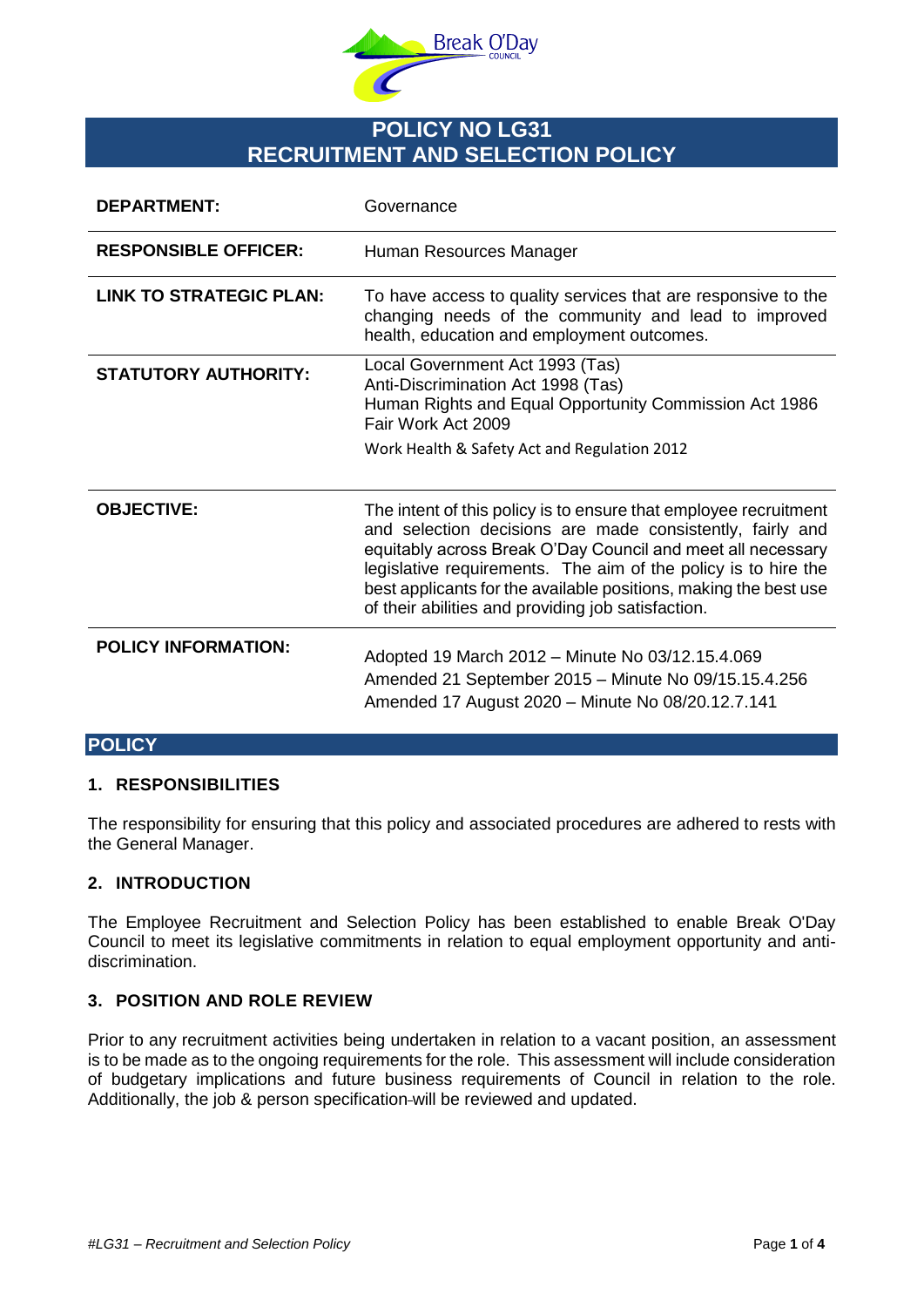

## **4. JOB & PERSON SPECIFICATION**

A job & person specification is a statement of the tasks, duties and responsibilities of a job to be performed. It entails an understanding of the relationship of a specific position to other positions in Council and to Council's overall goals and operations. It must also reflect the outcome of the work performed and the standard of performance required.

## **5. ADVERTISING OF VACANCIES**

At the discretion of the General Manager, vacant positions may be filled by:

- a) A recruitment process involving external advertising or the use of a recruitment agency for senior positions; or
- b) An internal recruitment process; or
- c) By direct selection. (See clause 7)

External advertising may include local and interstate newspapers, professional or industry journals, Local Government job directories, Council and other employment/government websites.

All advertisements for positions are to include;

- position title:
- **•** basic conditions of employment:
- essential qualifications or experience;
- closing date
- contact details for further information
- application requirements, how and where to lodge an application; and
- a statement that Council is an equal opportunity employer.

All persons interested in applying for a position are to contact Council (or its nominated agent) for an employment kit and Council is to forward this promptly upon request. The employment kit will as a minimum contain the job & person specification (including selection criteria) and an application for employment form.

All applications received should be acknowledged with by email or mail shortly after being received.

#### **6. SELECTION PANEL**

A Selection Panel shall be convened to assess the applications received. The Selection Panel shall consist of three persons, one shall be the manager to whom the position reports, and two representatives appointed in consultation with the General Manager. Where there is a mixture of male and female applicants, the panel will ensure that a gender balance exists within the panel.

Where a member of the Selection Panel has a significant relationship with an applicant (such as a relative), that panel member will remove themselves from the selection and interview process on the basis that there may be a conflict of interest. Such conflicts of interest are to be notified to the General Manager as soon as they become known.

Following the closure of the advertising period, the Selection Panel shall determine a short list of the applicants. Short listing will be based upon an assessment of the application against the selection criteria.

Applicants shall be interviewed and assessed according to a set of agreed questions formulated by the panel. Interview questions will be relevant to the advertised position; derived from the selection criteria and seek to identify the experience and ability of the applicants in relation to the role.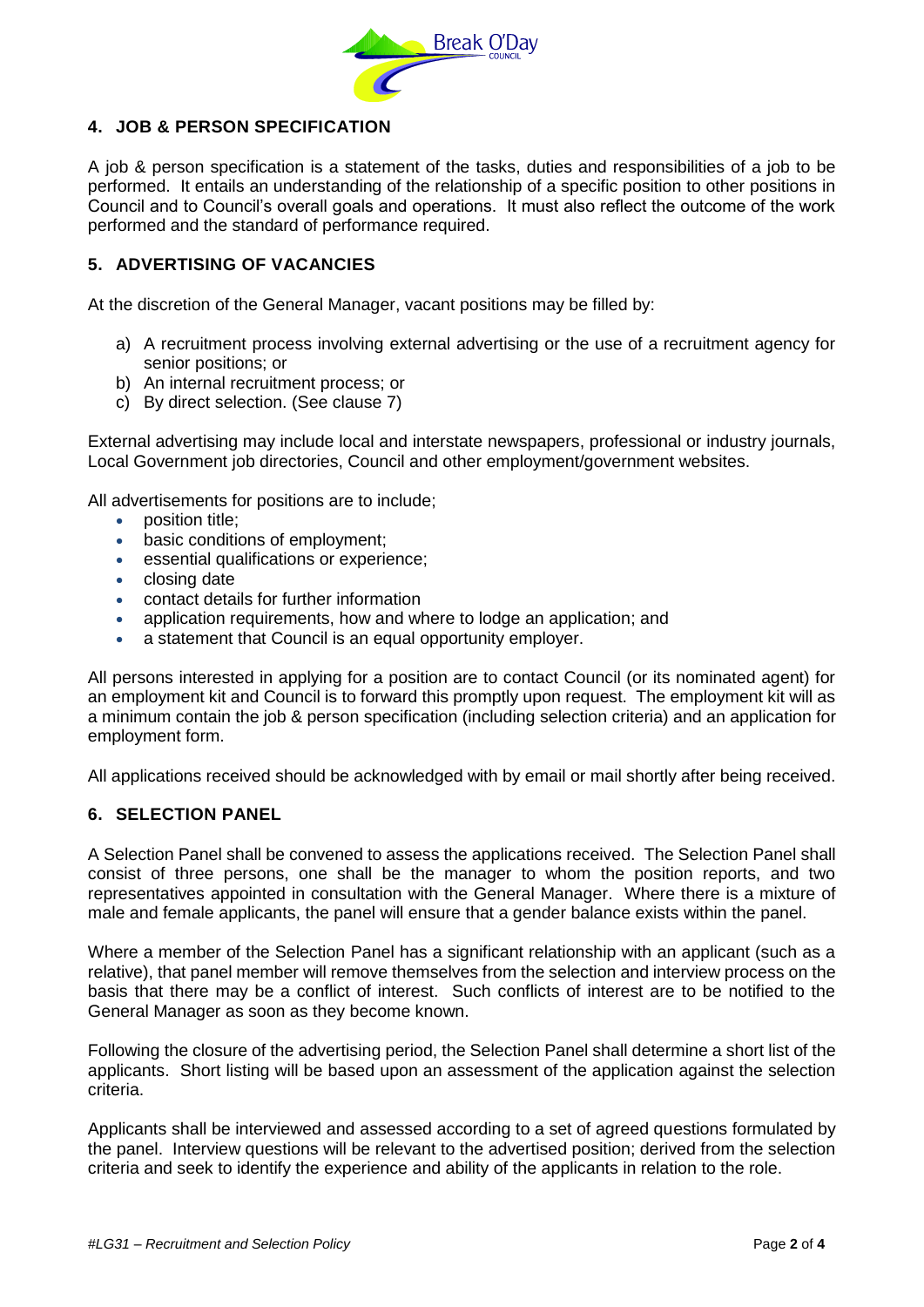

Interview questions will not make reference to issues such as marital status, health, political ideals or any other matter not related to the performance of the role.

The assessment of suitable applicants shall be in accordance with the principles of merit and equal opportunity. The merit principle has regard to the knowledge, skills, qualifications, experience and potential for future development of each person in relation to their individual capacity to perform the duties and responsibilities associated with the position.

Following completion of the interview process, referee and qualification checking will be undertaken to satisfactorily confirm the skills, qualification and experience of potentially successful applicants. Then, after any police checks, a pre-employment medical examination and drug testing if required, the Selection Panel will make a recommendation to the General Manager as to the outcomes of the interview process. The General Manager may either endorse or reject the recommendations of the Selection Panel.

## **7. DIRECT SELECTION**

The General Manager may, at his/her discretion, select on merit, a prospective employee (internal or external) for appointment to a position without advertising the vacancy. Direct selections may be made in the following circumstances:

- a) Where a position requires a high degree of specialist knowledge or skill;
- b) Where a major re-organisation has taken place, jobs have been redesigned, and/or where existing employees must be accommodated within the new organisational structure;
- c) Where direct selection is in the best interests of the smooth operation of the Council;

External direct selections will generally only be made in the case of short term casual or temporary employment.

## **8. INTERNAL RECRUITMENT**

The General Manager may elect to fill the vacancy by inviting applications from Council employees. This process can be utilised where more than one potential candidate with the required knowledge and/or skills has been identified within the Council workforce.

The advertising of all internal vacancies will be co-ordinated through the Human Resources function. Internal positions will be advertised by email and on staff noticeboards, employees will be given at least two weeks to prepare their application for internally advertised positions.

Internal applicants for positions must address the selection criteria established for the position and provide a current resume.

## **9. CONVICTION CHECK/ PRE-EMPLOYMENT MEDICAL**

Council reserve the right at any stage of the selection process to require all remaining applicants to undertake a federal conviction check and/or pre-employment medical examination.

Information obtained will be assessed against the requirements of the position and will remain confidential.

All costs for the federal conviction check and/or pre-employment medical examination will be met by Council.